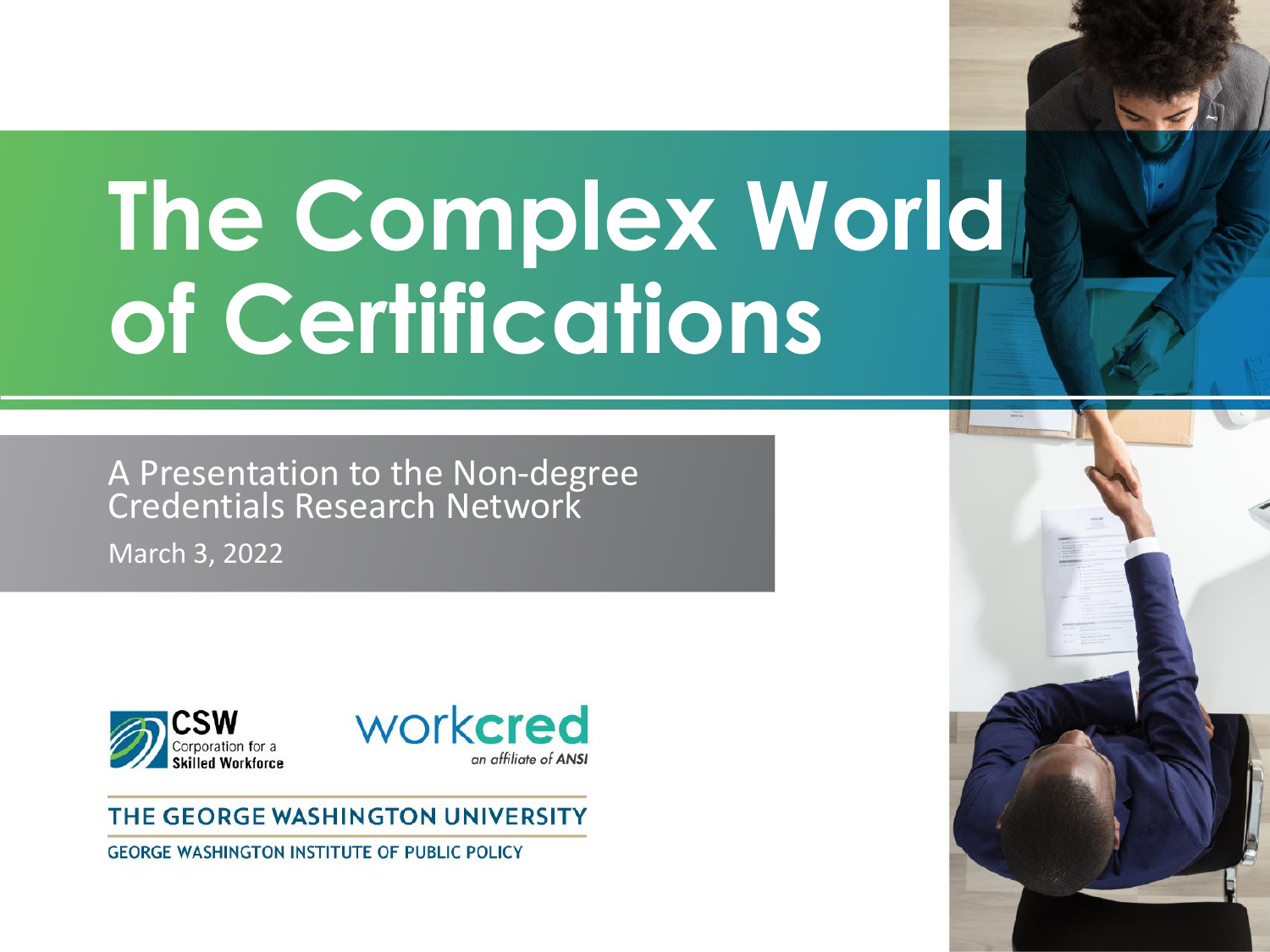# **Agenda**

- Introductions and overview
- Defining certifications
- Presentation of findings
	- Certifications as tools for economic mobility
	- Recertification: a distinguishing feature of certifications
	- Accreditation standards: the primary source of quality assurance for certifications
- Policy and operational recommendations
- Need for further research
- Questions and discussion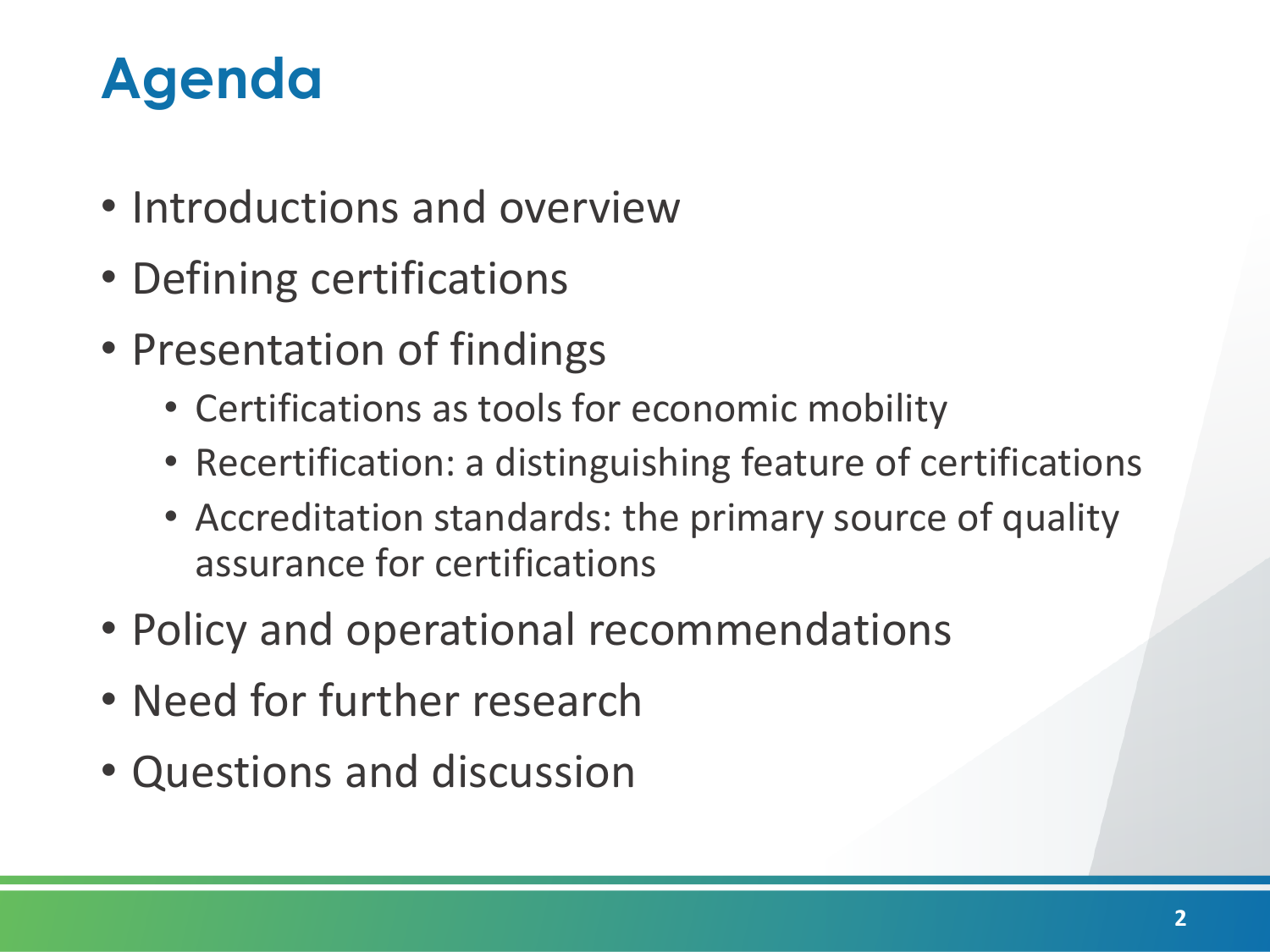# **Overview of the Project**

- Provide a picture of the dimensions, patterns, and trends among certifications and how they currently or could interrelate with other types of credentials.
- Research conducted from 2019-2021 on 16 certifications that spanned cybersecurity, healthcare, information [technology, and manufacturing, and resulted in five reports](https://www.workcred.org/Our-Work/Certifications-as-a-Vehicle-for-Increasing-Labor-Market-Mobility.aspx)  and separate overviews for each certification.
- Help policymakers, practitioners, employers, and funders better understand the potential of certifications to support economic mobility.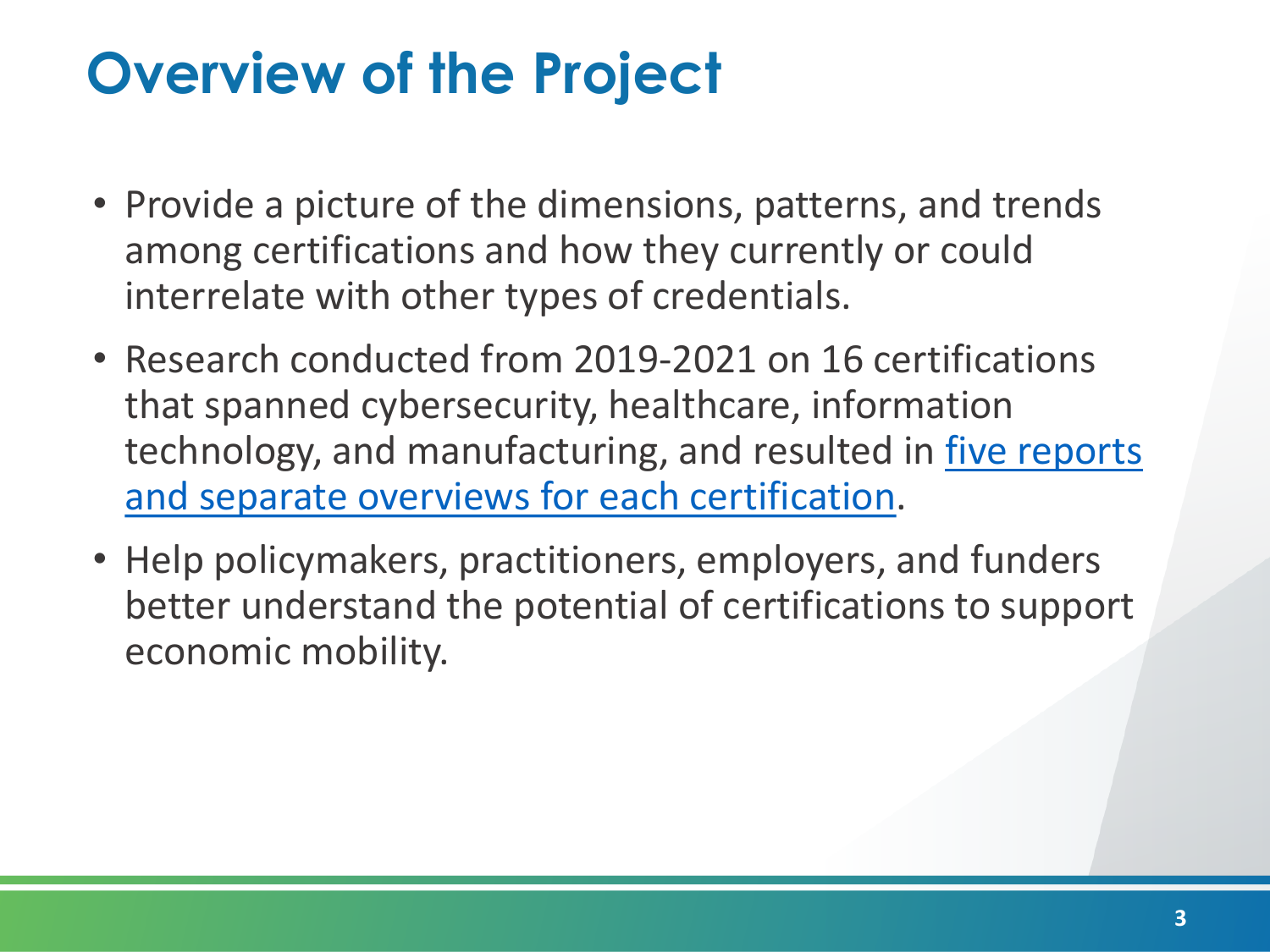# **Definition of a Certification**

Certifications are attestations of their holders' ability to perform a set of competencies relevant to an industry and/or occupation. They are awarded and tracked by certification body issuers—typically nonprofit organizations, professional associations, industry or trade organizations, or businesses.

High quality certifications are:

- **Based on third-party assessment.** This oral, written, or performancebased assessment is based on a set of validated competency standards (minimum performance expectations) set through a defensible, industryor profession-wide job analysis process which is reviewed/revised regularly.
- **Time limited and renewable.** Requiring recertification to retain the credential ensures the holder's knowledge and skills are current and reflect changing needs within an industry and occupational area.
- **Revocable.** Similar to an occupational license, some certifications can be revoked for a violation of a code of ethics (if applicable) or proven incompetence after due process.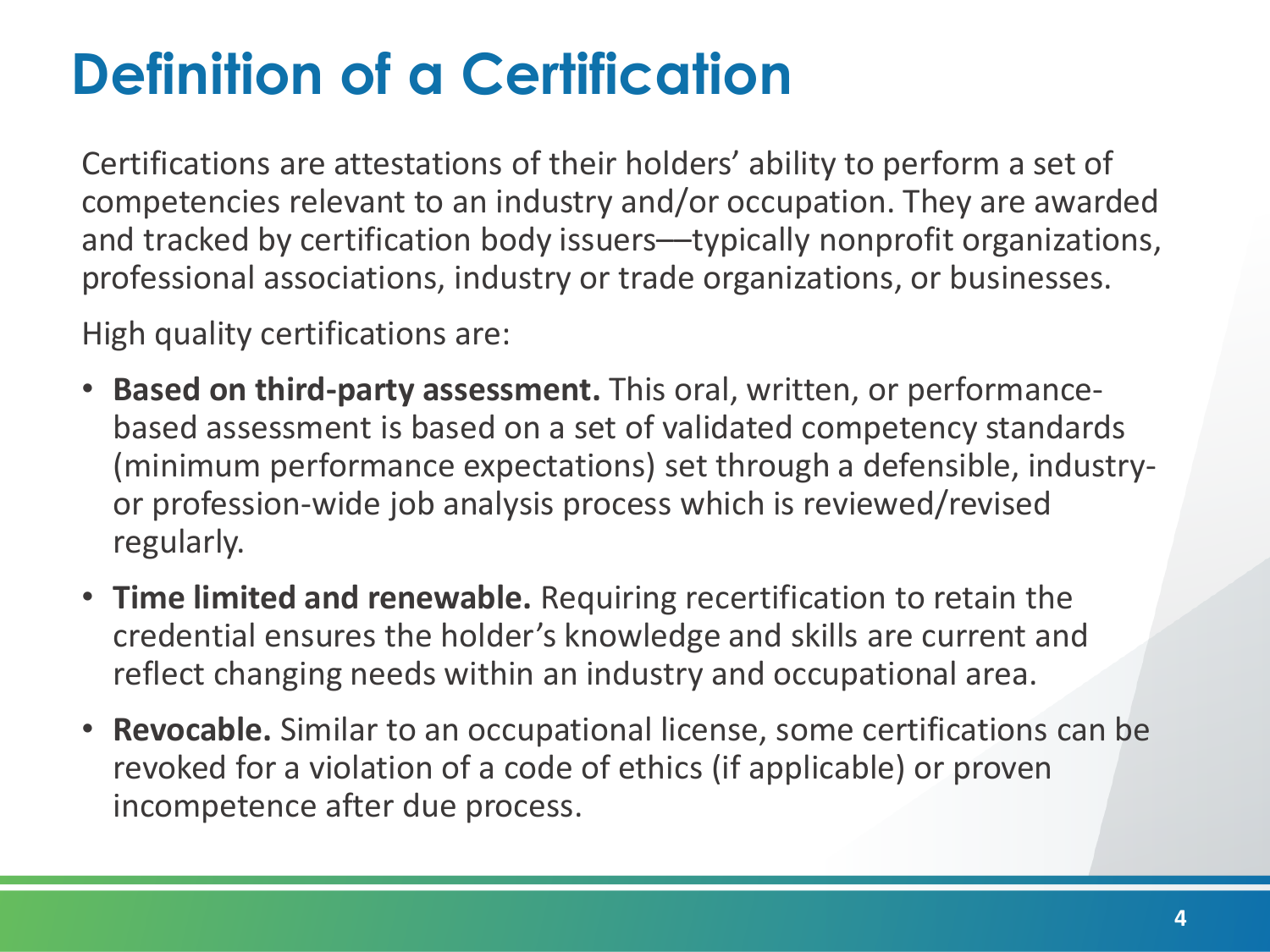# **Certifications Studied In-Depth**

For each of the 16 certifications included, the project team reviewed the certification bodies' websites and interviewed certification staff:

- American Academy of Healthcare Providers in the Addictive Disorders Certified Addiction Specialist
- American Healthcare Information Management Association Registered Health Information **Technician**
- American Nursing Credentialing Center Psychiatric-Mental Health Nursing – Board Certified
- American Registry for Diagnostic Medical Sonography Registered Diagnostic Medical Sonographer
- American Society for Clinical Pathology Board of Certification Medical Laboratory Technician
- Association for Supply Chain Management Certified Supply Chain Professional
- Behavior Analyst Certification Board Certified Assistant Behavior Analyst
- Board for Global EHS Credentialing Certified Industrial Hygienist
- CertNexus Certified Ethical Emerging **Technologist**
- CompTIA A+ Core Series
- EC-Council Certified Ethical Hacker
- (ISC)<sup>2</sup> Certified Information Systems Security Professional
- Manufacturing Skills Standards Council Certified Production Technician 4.0
- Microsoft Certified Azure Fundamentals
- Project Management Institute Certified Associate in Project Management
- Smart Automation Certification Alliance Certified Industry 4.0 Associate – Basic **Operations**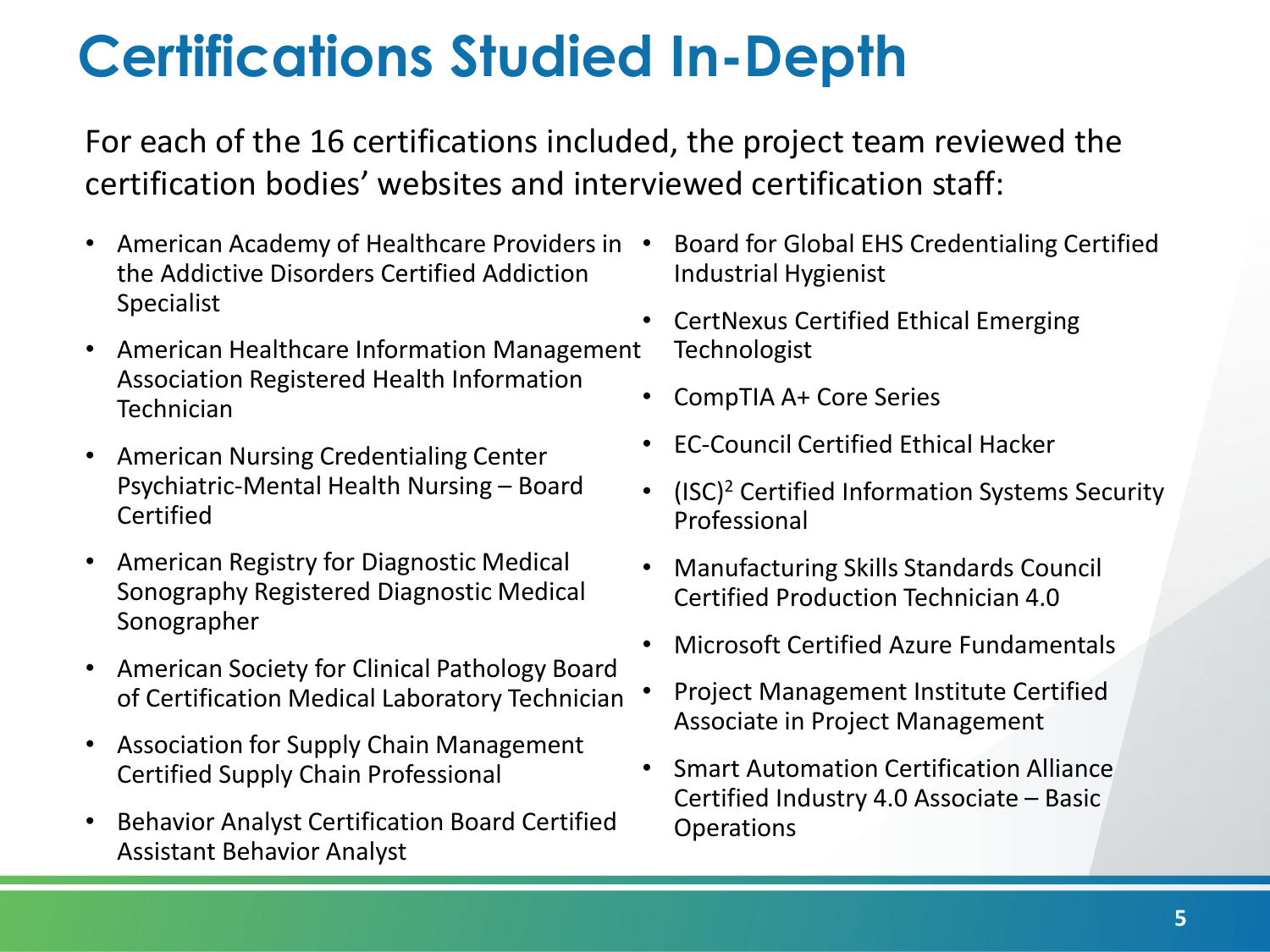### **Certifications as Tools for Promoting Economic Mobility**

Certifications' utility as tools for promoting economic mobility depends on:

- the starting points of the pathways as determined by the level and scope of the competencies assessed by certifications and any educational and work experience prerequisites that may exist;
- how certifications are being integrated with educational programs of study;
- the ways certifications are connected to each other and other credentials;
- the number of steps in a pathway and the distance between steps in terms of knowledge, skills, educational attainment, and work experience required to move from one step to another;
- the navigational and other supports provided to certification seekers by certification bodies; and
- pathway exit points to the labor market

Recommendations

- Improve data collection
- Transform and better align workforce and education credentialing systems

*Source: Certifications as Tools for Promoting Economic Mobility*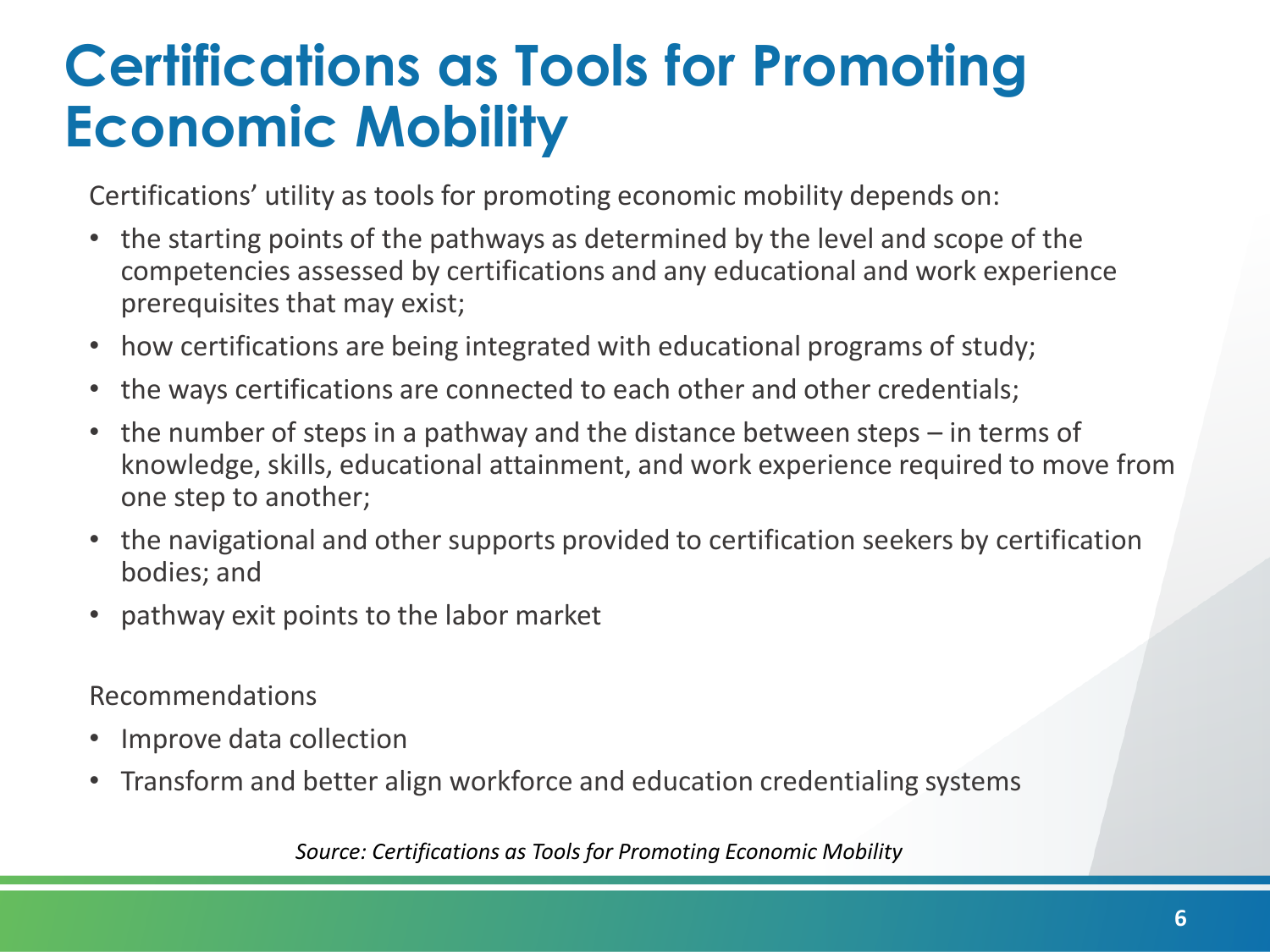#### **Accreditation Standards: The Primary Source of Quality Assurance for Certifications**

Certification bodies look to accreditation standards as the framework for development and maintenance of a quality credential.

Quality assurance processes addressed these characteristics:

- Ensuring a governance structure that minimizes the potential for conflicts of interest
- Developing and managing the assessment to support reliability, validity, and security
- Assuring certified persons have proven skills

Recommendations

- Make outcomes data publicly available
- Develop and adopt a certification quality assurance process which combines process- and outcome-based approaches
- More transparency on the personnel certification development process

*Source: Accreditation Standards: The Primary Source of Quality Assurance for Certifications*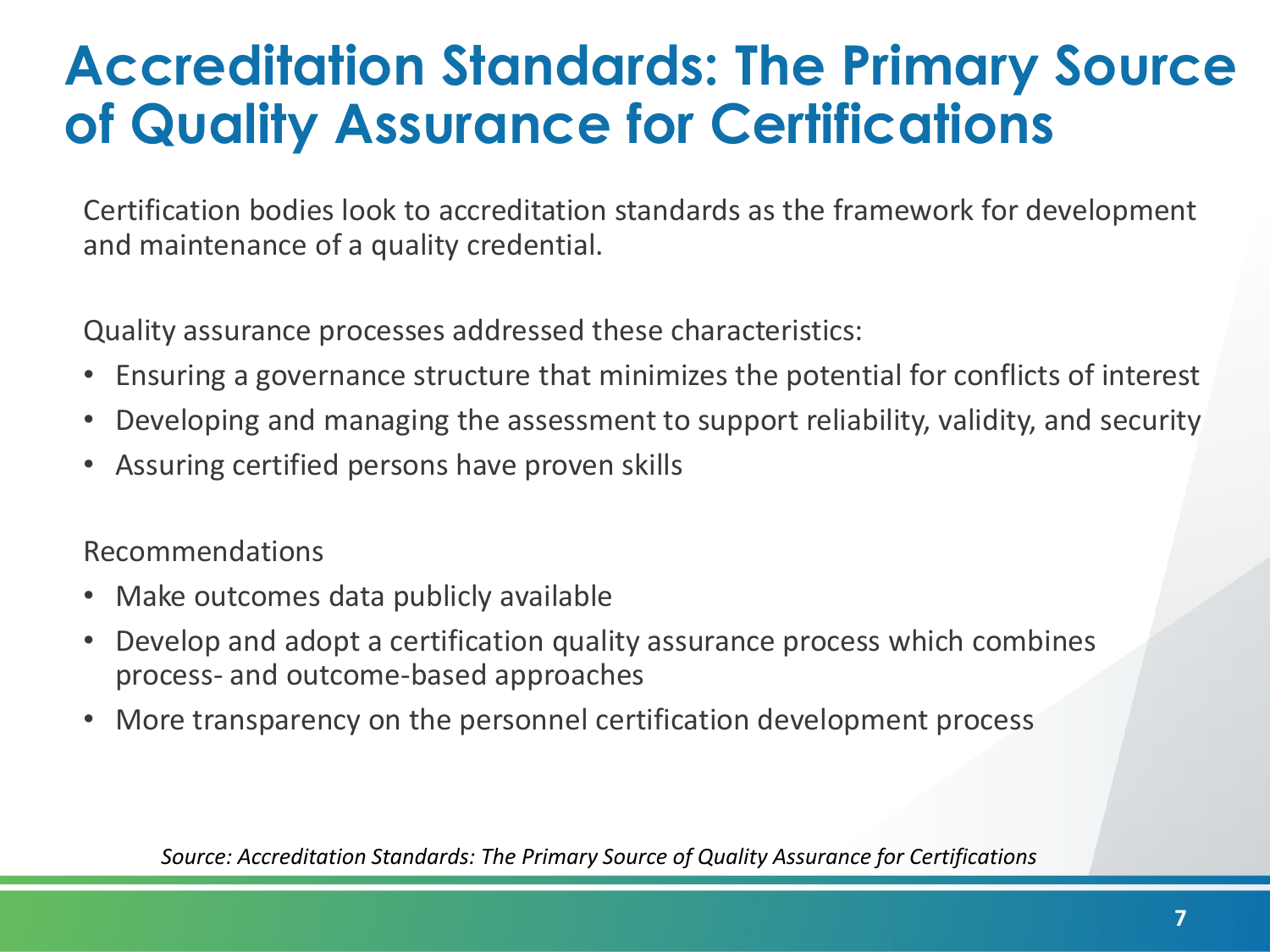### **Recertification: A Distinguishing Feature of Certifications**

Key characteristics of recertification programs:

- Certifications can be lost if not renewed
- Recertification is intended to ensure continuing competence, though certification bodies often lack evidence that recertification has the intended effect
- Most recertification is achieved through the attainment of continuing education units, but innovative practices exist

#### Recommendations

- While some certification bodies offer "free" opportunities to gain credits towards recertification, some options involve significant financial costs. Certification bodies could do more to ensure that less advantaged individuals can access high-quality recertification activities
- Certification bodies should track who recertifies and whether the loss of certifications tends to disproportionately affect individuals of particular demographic backgrounds

*Source: Recertification: A Distinguishing Feature of Certifications*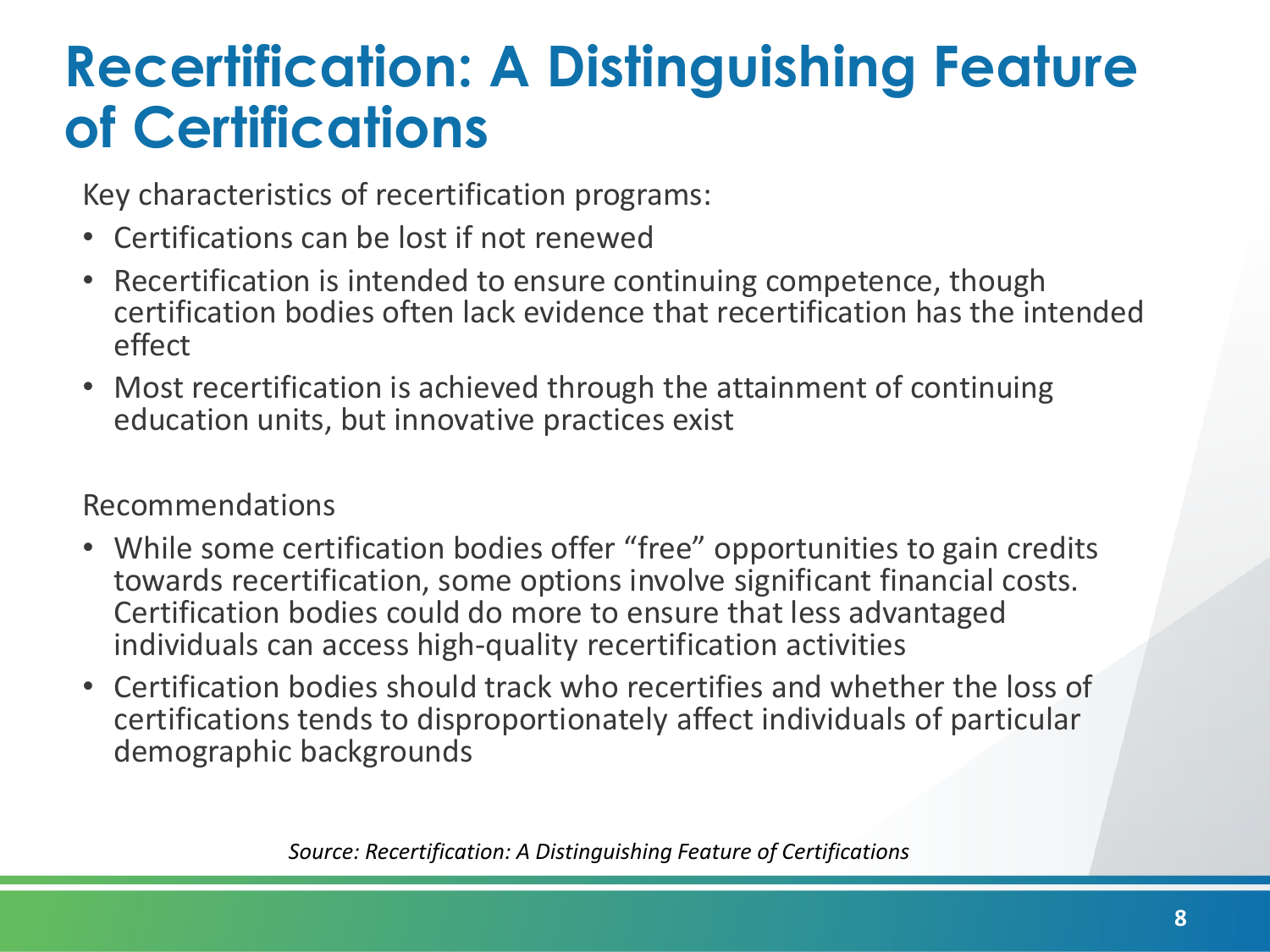# **Policy and Operational Recommendations**

- Collect better data; consider a reporting framework for certification bodies.
- Bring certification bodies into the policymaking process; establishing an interagency working group to review the role and potential of certifications in the ecosystem.
- Format and store data in ways (e.g., comparable across certification bodies and jurisdictions, interoperable with other kinds of data sets) that facilitate their use.
- Certification bodies should improve their internal processes and practices around transparency, recertification, and equity.
- Governments and employers should encourage wider reliance on certifications in hiring and efforts to make recertification more accessible.
- Education and workforce systems should engage more deeply with certifications by looking beyond foundational certifications to more specialty certifications.
- Governments and foundations should fund additional research on certifications to shed light on key dimensions of certification production and consumption and so that initiatives to improve their performance and utilization are as evidence-based as possible.

*Source: Certifications: The Ideal, Reality, and Potential*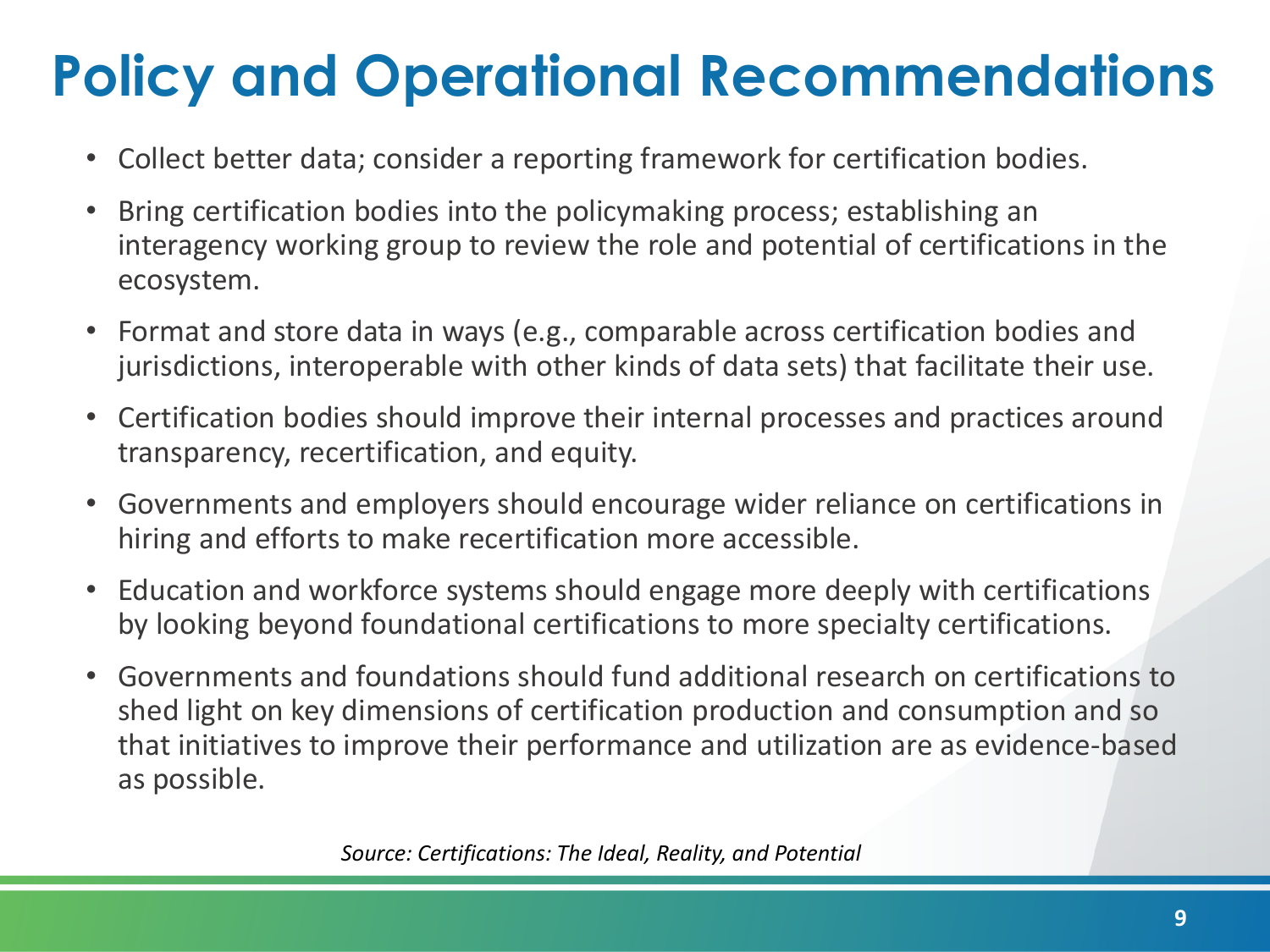#### **Need Research on Individual Effects of Certification**

- Whether and how those who obtain them benefit broken down by occupation, stage of career, gender, race, education (subbaccalaureate or not), and by the nature of the benefit  $-$  earning and employment gains, promotions, ability to switch careers, professional respect.
- The extent to which career pathways in the world of certifications are truly stackable, either towards more advanced certifications or academic degrees, and how often that pathway is traveled.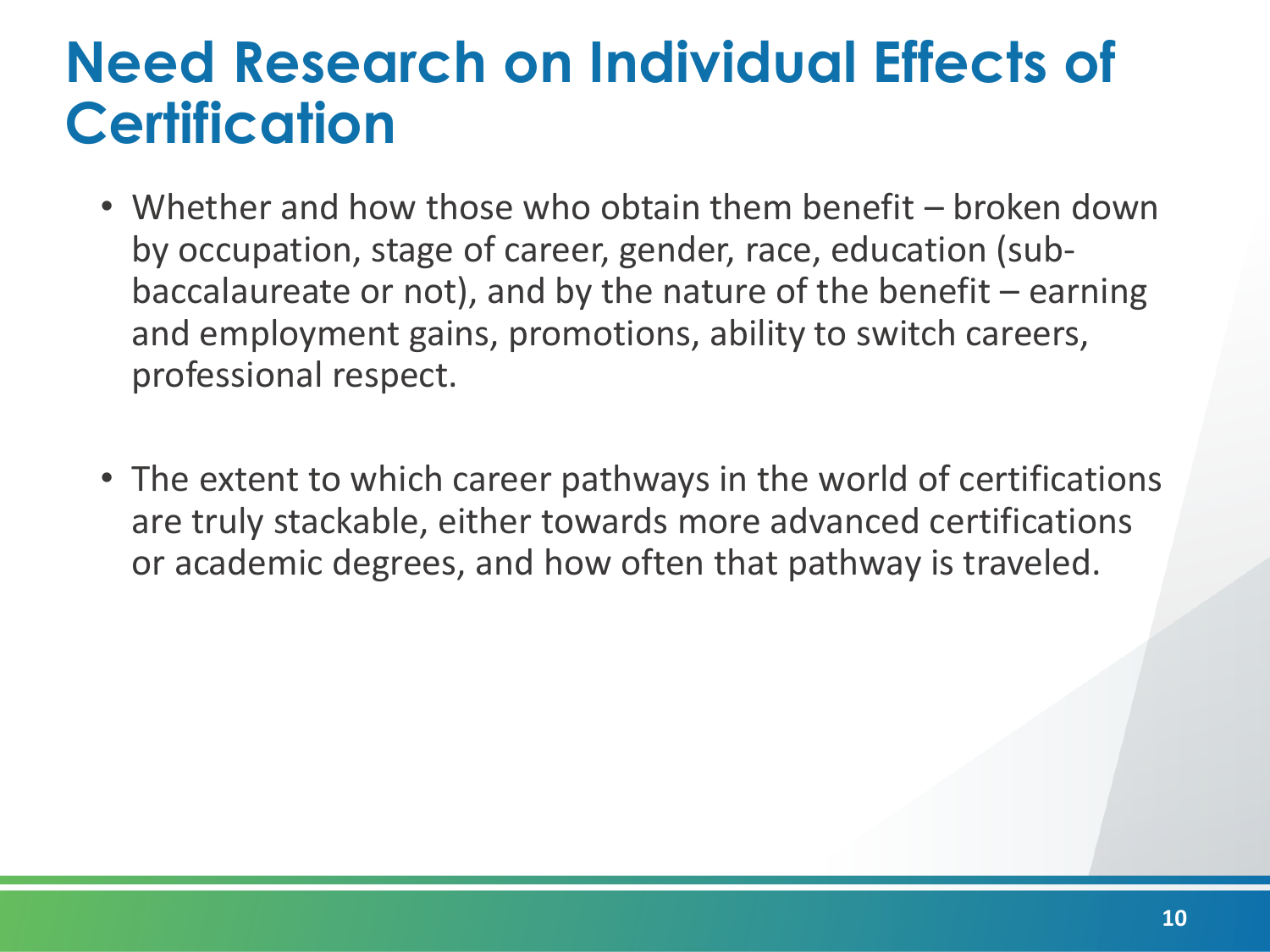### **Need Research on the Broader Certification Marketplace**

Broader Marketplace:

- The extent, nature, and reasons for the proliferation of certifications.
- The conditions under which certification bodies arise, prosper, and decline and the implications for the production of certifications, especially those that are high quality and facilitate upward mobility.

Employers:

- Employer attitudes towards and utilization of certifications and the implication for increasing the diversity of their workforces.
- The payoffs realized by employers who use certifications to recruit, hire, upskill, and promote workers, and how these vary by industry, size of firm, and business model.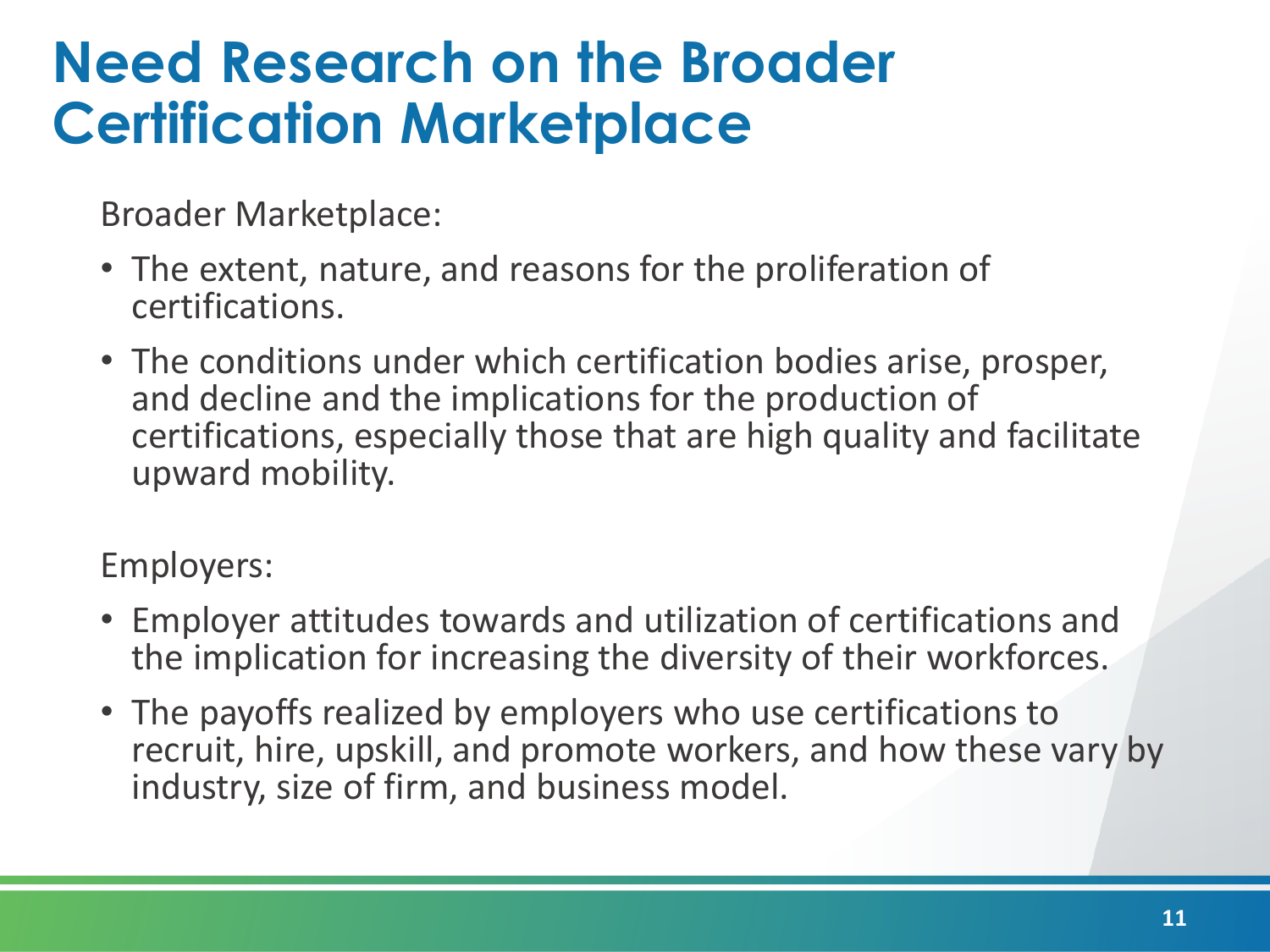# **Series of Publications**

Published December 2020

• *Understanding Certifications*

Coming in mid-March . . .

- *Certifications as Tools for Promoting Economic Mobility*
- *Accreditation Standards: The Primary Source of Quality Assurance for Certifications*
- *Recertification: A Distinguishing Feature of Certifications*
- *Certifications: The Ideal, Reality, and Potential*

*Project site: [https://www.workcred.org/Our-Work/Certifications-as-a-Vehicle-for-Increasing-Labor-](https://www.workcred.org/Our-Work/Certifications-as-a-Vehicle-for-Increasing-Labor-Market-Mobility.aspx)Market-Mobility.aspx*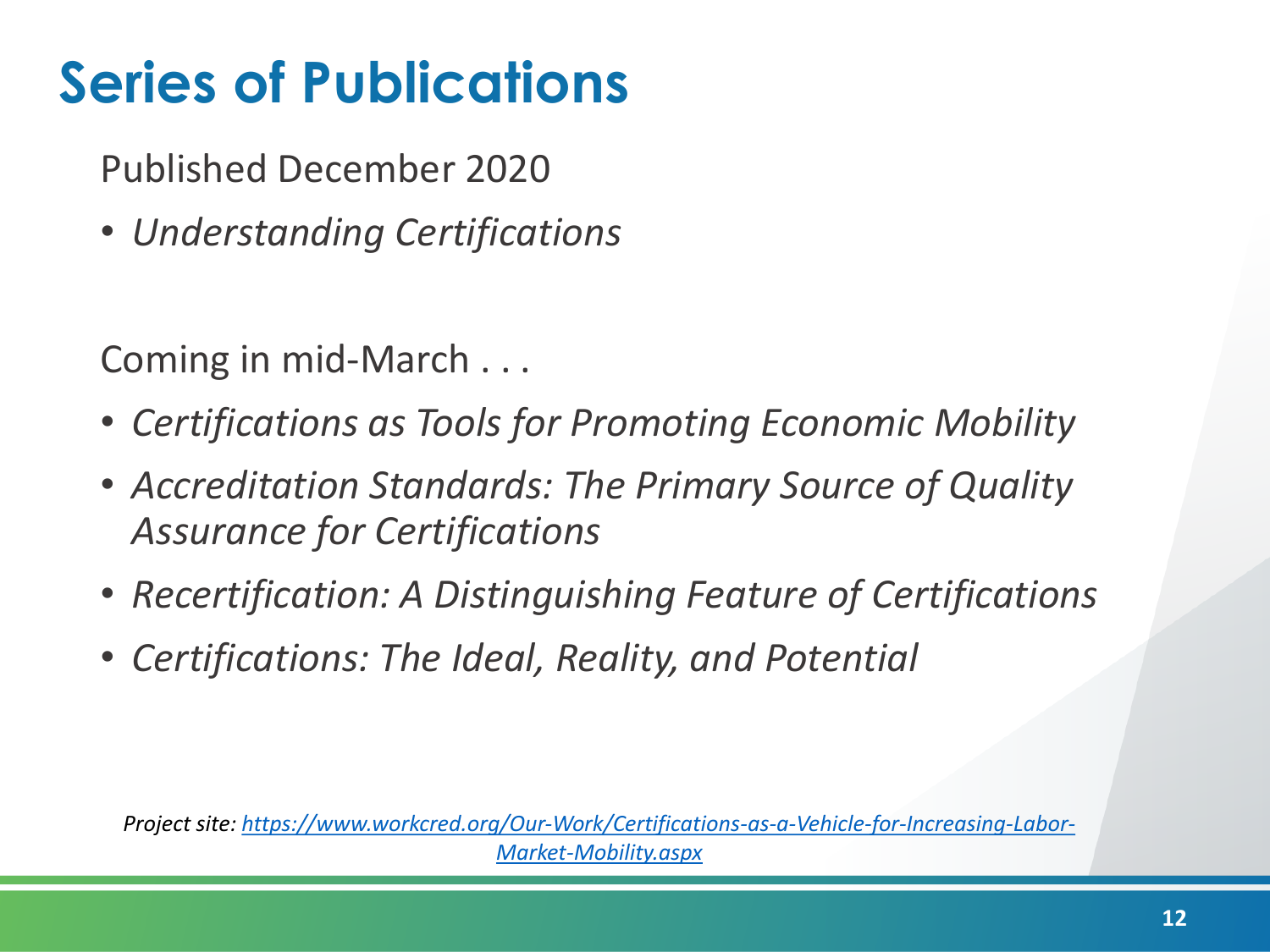# **Advisory Board**

- **Stuart Andreason**, assistant vice president and director of the Center for Workforce and Economic Opportunity, Federal Reserve Bank of Atlanta
- **Vanessa Brown**, former deputy chief data officer, National Student Clearinghouse
- **Michael Dalton**, research economist, Bureau of Labor Statistics, U.S. Department of Labor
- **Frank Swanzy Essien Jr.**, strategy officer for research, Lumina Foundation
- **Van Freeman**, regional head for the Washington DC region, Opportunity@Work
- **Sean Gallagher**, founder and executive director of the Center for the Future of Higher Education and Talent Strategy, and executive professor of educational policy, Northeastern University
- **Angie Graves**, vice president of talent acquisition, Aegis Living
- **Megan Healy**, former Virginia Secretary of Labor, Office of Governor Ralph Northam, Commonwealth of Virginia
- **John Kessler**, global lead for responsible assessment, credentialing & learning measurement, Accenture
- **Casey Marks**, chief product officer, (ISC)²
- **Mary Jean Schumann**, associate professor, Policy, Populations, and Systems Community and a core faculty member of the Nursing Center for Health Policy and Media Engagement, George Washington University
- **Joel Simon**, vice president of workforce strategies, EMSI Burning Glass
- **Jeff Strohl**, director of research, Center on Education and the Workforce, Georgetown University
- **Michelle van Noy**, director & associate research professor, Education and Employment Research Center, School of Management and Labor Relations, Rutgers University
- **Mary Walshok**, former associate vice chancellor for public programs and dean of extension, UC-San Diego
- **David Wilcox**, president, Global Skills X-Change
- **Amanda Winters**, program director- post secondary education, Center for Best Practices, National Governors Association
- **Cynthia Woodley**, vice president and chief operating officer, Professional Testing, Inc.